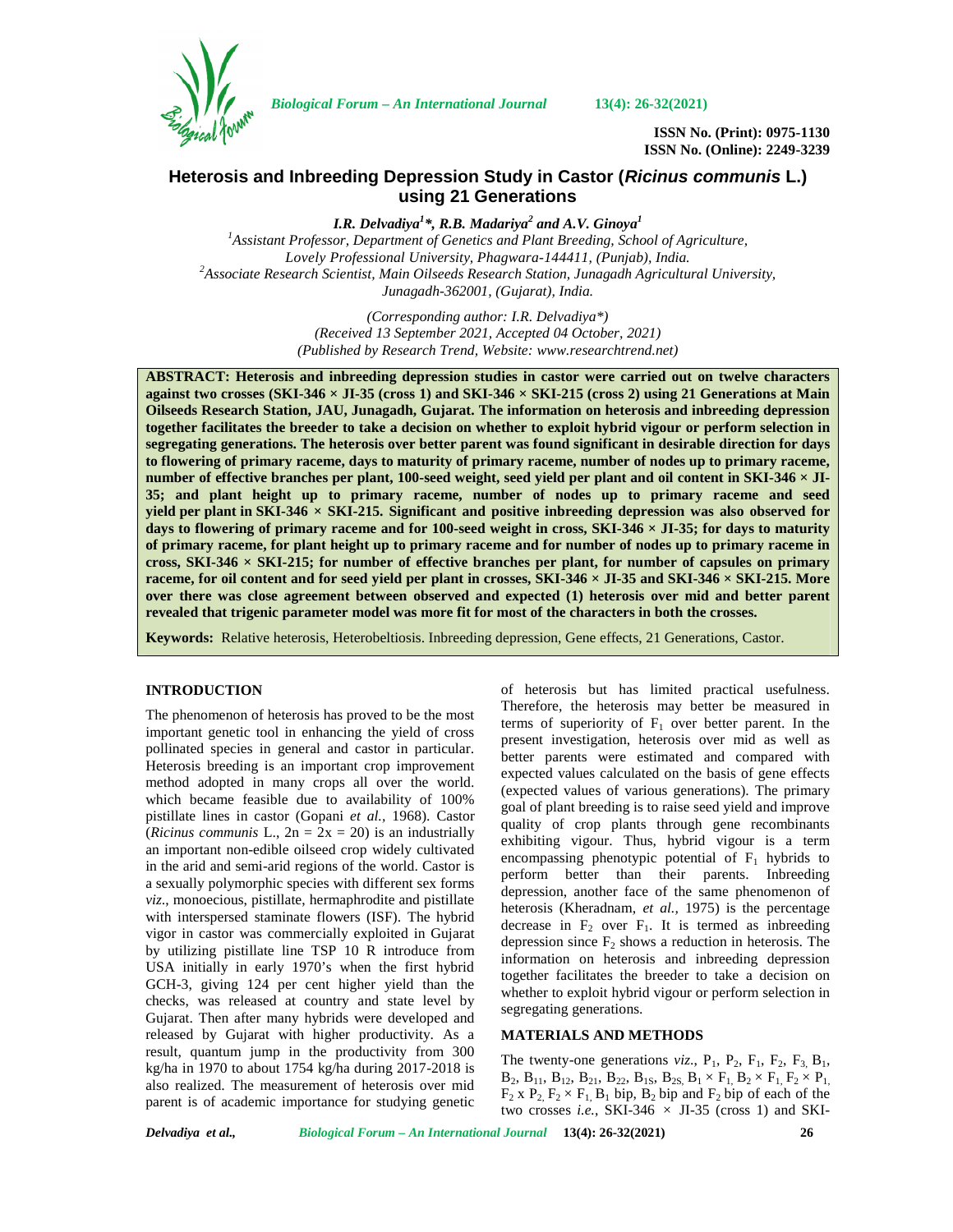$346 \times$  SKI-215 (cross 2) were sown in the field on 6<sup>th</sup> October, 2020 at Main Oilseeds Research Station, Junagadh Agricultural University, Junagadh, Gujarat (INDIA). The final evaluation of experiment was laid out in Compact Family Block Design with three replications. Each replication was divided into two compact blocks each consists of single cross and blocks were consisted of twenty-one plots comprised of twenty-one generations of each cross. The plots of various generations contained different number of rows *i.e.*, parents and  $F_1$  in single row;  $B_1$  and  $B_2$  in two rows and  $F_2$ ,  $F_3$ ,  $B_{11}$ ,  $B_{12}$ ,  $B_{21}$ ,  $B_{22}$ ,  $B_{1S}$ ,  $B_{2S}$   $B_1 \times F_1$ ,  $B_2 \times F_1$ ,  $F_2$  $\times$  P<sub>1</sub>, F<sub>2</sub>  $\times$  P<sub>2</sub>, F<sub>2</sub>  $\times$  F<sub>1</sub>, B<sub>1</sub> bip, B<sub>2</sub> bip and F<sub>2</sub> bip in four rows. Each row was of 6 m in length and in each plot, plant at 120 cm from row to row and at 60 cm from plant to plant. Crop protection strategies and measures were used to defend crops against weeds, pests, viruses, plant diseases, and other harmful factors and raise good crop of castor.

# **Estimation of heterosis and inbreeding depression**

**1. Observed heterosis and inbreeding depression.** The heterotic effects in term of superiority of  $F_1$  over better parent (heterobeltiosis) as per Fonseca and Patterson, (1968) and over mid parent value (relative heterosis) as per Briggle, (1963) was worked out as,

Heterobeltiosis 
$$
=\frac{\overline{F}_1}{F_1} - \frac{\overline{BP}}{MP}
$$
  
Relative heterosis  $=\frac{\overline{F}_1}{F_1} - \frac{\overline{MP}}{MP}$ 

The inbreeding depression from  $F_1$  and  $F_2$  was calculated as,

Inbreeding depression =  $\overline{F_1}$  -  $\overline{F_2}$ Where,  $\overline{F_1}$  = Mean of the  $F_1$  hybrid,

 $\overline{BP}$  = Mean of the better parent,

$$
\overline{MP}
$$
 = Mid parental value *i.e.*,  $(P_1 + P_2)/2$ ,

 $\overline{F_2}$  = Mean of the  $F_2$  population.

The standard errors for heterosis and inbreeding depression were calculated as,

S. E. for heterobeltiosis =  $\overline{V_{F1} + V_{BP}}$ 

S. E. for relative heterosis =  $\overline{V_{F1} + (V_{P1} + V_{P2})/2}$ 

S. E. for inbreeding depression =  $\overline{V_{F1} + V_{F2}}$ 

The test of significance of heterotic effects and inbreeding depression was done by usual t-test.

## **2. Expected heterosis and inbreeding depression**

The specifications of heterosis under different situations are given as under (Based on formulae given by Mather and Jinks, 1982).

**(a)** The expected heterosis and inbreeding depression for different characters, where simple additive dominance model was adequate, were calculated as,

(1) Heterosis over better parent

(i)  $F_1 - P_1 = [\overline{h}] - [\overline{d}];$ 

(ii)  $F_1 - P_2 = [\overline{h}] - [\overline{-d}]$ 

(2) Heterosis over mid parent = 
$$
[h]
$$

(3) Inbreeding depression  $=$  [h]/2

**(b)** For the characters where the digenic interaction model was found adequate, the expected heterosis and inbreeding depression were determined using the parameters of best fitting model. For example, the expectation of heterosis and inbreeding depression measured on a six parameters scale had the following form,

(1) Heterosis over better parent (i)  $F_1 - P_1 = (\overline{[h]} + \overline{[1]}) - ([d] + [i])$ (ii)  $F_1 - P_2 = (\overline{[h]} + \overline{[1]}) - (-[d] + [i])$ 

(2) Heterosis over mid parent =  $([h] + [1]) - [i]$ 

(3) Inbreeding depression =  $(1/2)$  [h] +  $(3/4)$  [l]

**(c)** For the characters where the trigenic interaction model was found adequate, the expected heterosis and inbreeding depression were calculated as under:

(1) Heterosis over better parent

(i)  $F_1 - P_1 = (\lfloor h \rfloor + \lfloor l \rfloor + \lfloor z \rfloor) - (\lfloor d \rfloor + \lfloor i \rfloor + \lfloor w \rfloor)$ 

(ii)  $F_1 - P_2 = (\lfloor h \rfloor + \lfloor 1 \rfloor + \lfloor z \rfloor) - (\lfloor -d \rfloor + \lfloor i \rfloor - \lfloor w \rfloor)$ 

(2) Heterosis over mid parent =  $([h] + [l] + [z]) - [i]$ (3) Inbreeding depression=  $(1/2)$  [h] +  $(3/4)$  [l]+ $(7/8)$  [z]

**(d)** Linkage has no effect on the means of non-

segregating generations  $(P_1, P_2, \text{ and } F_1)$ , regardless of the presence or absence of epistasis, and thus has no effect on the specification of heterosis. However, it has the potential to cause bias in estimates of the [h], [I] and [l] components, as well as the [w] and [z] components, and to misrepresent the relative importance of these components in the manifestation of heterosis. As a result, the interpretation of the cause of heterosis changes.

Where,  $(d)$  = Additive gene effect,  $(h)$  = Dominance gene effect, (i) = Additive  $\times$  additive gene effect, (j) = Additive  $\times$  dominance gene effect, (1) = Dominance  $\times$ dominance gene effect, (w) = Additive  $\times$  additive  $\times$ additive gene effect,  $(x)$  = Additive  $\times$  additive  $\times$ dominance gene effect, (y) = Additive  $\times$  dominance  $\times$ dominance gene effect and  $(z)$  = Dominance  $\times$  $dominance \times dominance gene effect.$ 

#### **RESULTS AND DISCUSSION**

A review of the results in Table 1 revealed that the extent of heterosis between midparent and better parents was not pronounced for the various characters recorded in two crosses. The low scoring parent was chosen as the better parent for characteristics such as days to flowering of primary raceme, days to maturity of primary raceme, plant height up to primary raceme, and number of nodes up to primary raceme.

## *A. Days to flowering of primary raceme*

For the purpose of estimation of heterosis over better parent, the parent having less number of days to flowering was considered as better parent. Out of two crosses, both crosses showed significant and negative heterosis over mid parent namely, SKI-346  $\times$  JI-35 and SKI-346  $\times$  SKI-215 and observed significant and negative in only one cross (SKI-346  $\times$  JI-35). The observed and expected (1) values of heterosis over mid and better parents were comparatively close in cross 1 indicating adequacy of the trigenic interaction model, while in cross 2 observed value of better parent heterosis was more closer with expected (2) value revealing fitting of linked digenic interaction model. The inbreeding depression was found significant and positive in cross SKI-346  $\times$  JI-35. A close agreement between observed and expected (1) value of inbreeding depression was noticed in cross 2 showing fitting of trigenic interaction model, while in cross 1 expected (2) values of linked digenic interaction model were closer with observed values of inbreeding depression. The results confirmed the results of those reported by Joshi *et al.,* (2002); Lavanya and Chandramohan (2003); Delvadiya *et al.,* (2018) for this trait. The significant and positive inbreeding depression was reported by Pathak *et al.*, (1988); Mori, (2019) for days to flowering of primary raceme.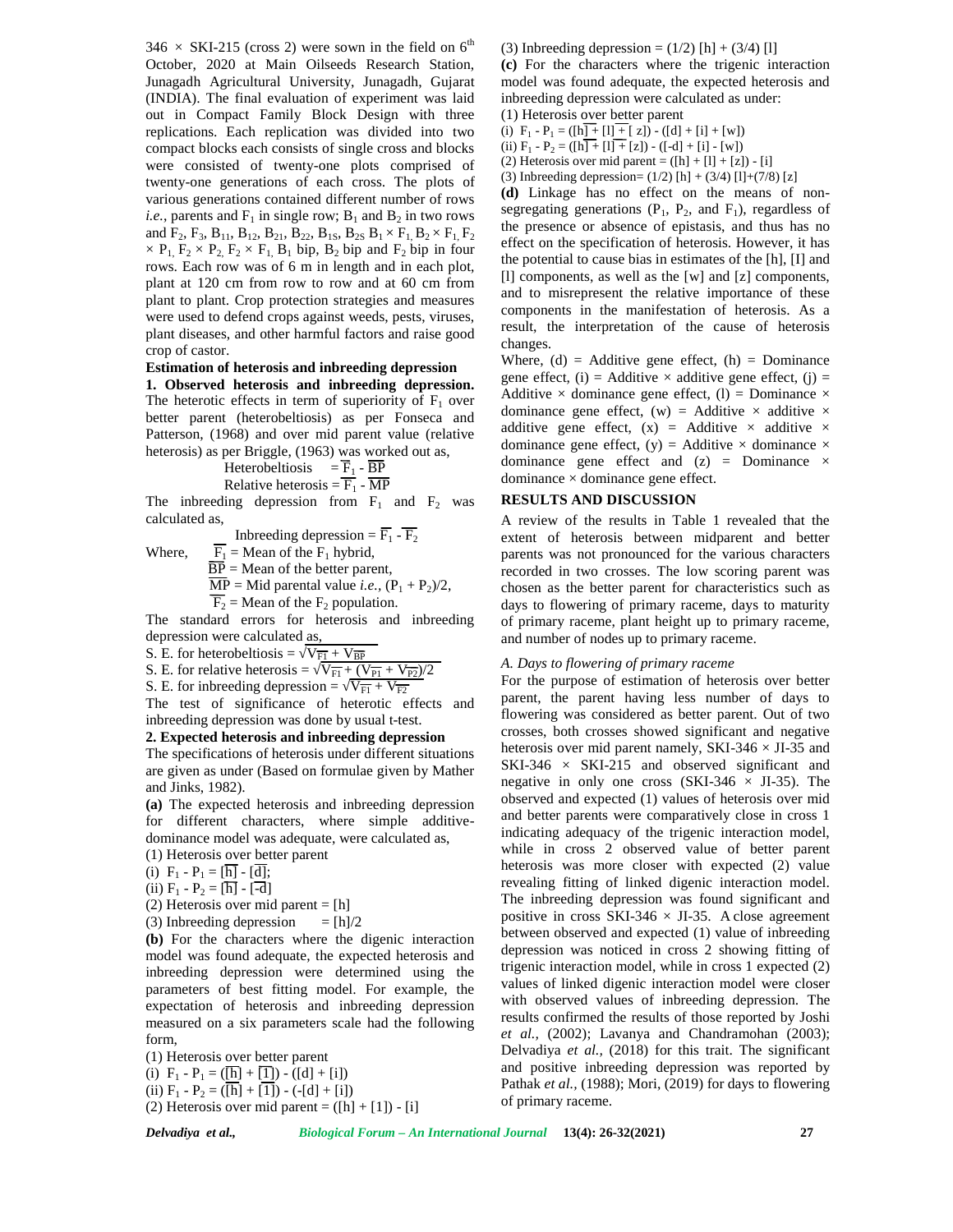| Heterosis/<br><b>Inbreeding</b><br>depression | Observed/<br><b>Expected</b><br><b>Values</b> | Days to<br>flowering of<br>primary<br>raceme | Days to<br>maturity of<br>primary<br>raceme | <b>Plant</b> height<br>up to<br>primary<br>raceme | Number of<br>node up to<br>primary<br>raceme | <b>Total length</b><br>of primary<br>raceme | <b>Effective</b><br>length of<br>primary<br>raceme | Number of<br>effective<br>branches per<br>plant | Number of<br>capsules on<br>primary<br>raceme | <b>Shelling</b><br>out turn | $100$ -seed<br>weight | Seed yield<br>per plant | Oil<br>content |
|-----------------------------------------------|-----------------------------------------------|----------------------------------------------|---------------------------------------------|---------------------------------------------------|----------------------------------------------|---------------------------------------------|----------------------------------------------------|-------------------------------------------------|-----------------------------------------------|-----------------------------|-----------------------|-------------------------|----------------|
|                                               |                                               |                                              |                                             |                                                   |                                              | $SKI-346 \times JI-35$ (cross 1)            |                                                    |                                                 |                                               |                             |                       |                         |                |
| Mid parent                                    | Observed                                      | $-1.80*$                                     | $-6.77**$                                   | $2.97**$                                          | $-1.27**$                                    | $-0.87$                                     | $-1.33$                                            | $1.30**$                                        | $10.40**$                                     | $2.19**$                    | $2.75**$              | 56.75**                 | $0.38**$       |
|                                               |                                               | $\pm 0.74$                                   | $\pm 0.95$                                  | $\pm 1.00$                                        | ±0.26                                        | $\pm 1.11$                                  | $\pm 1.14$                                         | $\pm 0.24$                                      | ±2.42                                         | $\pm 0.50$                  | $\pm 0.26$            | ±2.85                   | $\pm 0.10$     |
|                                               | Expected (1)                                  | $-1.86$                                      | $-7.01$                                     | 3.00                                              | $-1.21$                                      | $-0.52$                                     | $-0.73$                                            | 1.23                                            | 8.25                                          | 2.10                        | 2.80                  | 56.63                   | 0.37           |
|                                               | Expected (2)                                  | $-0.99$                                      | $-5.58$                                     | 2.10                                              | $-1.10$                                      | $-1.92$                                     | $-2.13$                                            | 0.31                                            | 0.13                                          | 0.98                        | 1.62                  | 50.69                   | 0.42           |
| Better parent                                 | Observed                                      | $-1.93*$                                     | $-7.67**$                                   | 0.47                                              | $-1.60**$                                    | $-7.40**$                                   | $-7.53**$                                          | $0.73*$                                         | $-8.47**$                                     | $-0.02$                     | $0.87*$               | 52.16**                 | $0.27*$        |
|                                               |                                               | $\pm 0.77$                                   | $\pm 1.00$                                  | $\pm 1.32$                                        | $\pm 0.29$                                   | $\pm 1.37$                                  | $\pm 1.35$                                         | $\pm 0.30$                                      | $\pm 2.86$                                    | $\pm 0.67$                  | $\pm 0.33$            | $\pm 3.06$              | $\pm 0.12$     |
|                                               | Expected (1)                                  | $-2.24$                                      | $-7.40$                                     | 0.80                                              | $-1.54$                                      | $-6.97$                                     | $-6.73$                                            | 0.73                                            | $-8.89$                                       | 0.01                        | 0.90                  | 52.00                   | 0.28           |
|                                               | Expected (2)                                  | $-1.30$                                      | $-5.67$                                     | $-0.24$                                           | $-1.50$                                      | $-6.45$                                     | $-6.32$                                            | $-0.34$                                         | $-12.89$                                      | $-1.91$                     | 0.13                  | 46.44                   | 0.35           |
| Inbreeding<br>depression                      | Observed                                      | $1.68*$                                      | $-7.15**$                                   | $-6.07**$                                         | $-1.57**$                                    | $-7.23**$                                   | $-7.42**$                                          | $0.97**$                                        | $31.50**$                                     | $-0.61$                     | $0.77*$               | 29.06**                 | $0.24*$        |
|                                               |                                               | $\pm 0.76$                                   | $\pm 1.13$                                  | $\pm 1.16$                                        | $\pm 0.30$                                   | ±1.69                                       | $\pm 1.65$                                         | $\pm 0.31$                                      | $\pm 2.68$                                    | $\pm 0.52$                  | $\pm 0.37$            | ±7.94                   | $\pm 0.11$     |
|                                               | Expected (1)                                  | 1.47                                         | $-2.73$                                     | $-3.43$                                           | $-0.89$                                      | $-6.22$                                     | $-5.85$                                            | 1.27                                            | 27.96                                         | $-1.18$                     | $-0.18$               | 39.16                   | 0.61           |
|                                               | Expected (2)                                  | 1.86                                         | $-5.88$                                     | $-5.15$                                           | $-1.24$                                      | $-5.62$                                     | $-5.70$                                            | 0.45                                            | 24.08                                         | $-1.09$                     | 0.40                  | 35.35                   | 0.38           |
|                                               |                                               |                                              |                                             |                                                   |                                              | $SKI-346 \times SKI-215$ (cross 2)          |                                                    |                                                 |                                               |                             |                       |                         |                |
| Mid parent                                    | Observed                                      | $-2.30**$                                    | $-0.30$                                     | $3.97**$                                          | $-0.73*$                                     | $-4.53**$                                   | $-6.03**$                                          | $1.23**$                                        | $3.97*$                                       | $-1.70*$                    | $-1.79**$             | 52.58**                 | $-0.16$        |
|                                               |                                               | $\pm 0.72$                                   | $\pm 1.20$                                  | $\pm 1.21$                                        | $\pm 0.29$                                   | $\pm 1.18$                                  | $\pm 1.28$                                         | $\pm 0.24$                                      | $\pm 1.86$                                    | $\pm 0.65$                  | $\pm 0.35$            | $\pm 3.65$              | $\pm 0.14$     |
|                                               | Expected (1)                                  | $-2.56$                                      | $-0.53$                                     | 4.14                                              | $-0.62$                                      | $-4.60$                                     | $-6.11$                                            | 1.17                                            | 1.47                                          | $-0.65$                     | $-1.72$               | 52.74                   | $-0.10$        |
|                                               | Expected (2)                                  | $-1.21$                                      | $-0.77$                                     | 1.64                                              | $-0.38$                                      | $-2.32$                                     | $-3.35$                                            | 0.54                                            | 1.43                                          | $-1.85$                     | $-1.82$               | 48.21                   | $-0.26$        |
| Better parent                                 | Observed                                      | $2.80**$                                     | $-1.87$                                     | $-6.07**$                                         | $-2.93**$                                    | $-6.53**$                                   | $-8.13**$                                          | $-0.33$                                         | $-16.67**$                                    | $-6.43**$                   | $-6.24**$             | 16.31**                 | $-0.59**$      |
|                                               |                                               | $\pm 0.78$                                   | $\pm 1.37$                                  | $\pm 1.53$                                        | $\pm 0.40$                                   | $\pm 1.37$                                  | $\pm 1.43$                                         | $\pm 0.27$                                      | $\pm 2.02$                                    | $\pm 0.66$                  | $\pm 0.42$            | $\pm 4.05$              | $\pm 0.13$     |
|                                               | Expected (1)                                  | $-3.09$                                      | $-1.88$                                     | $-5.63$                                           | $-2.71$                                      | $-6.49$                                     | $-8.10$                                            | $-0.44$                                         | $-18.62$                                      | $-5.36$                     | $-5.87$               | 16.37                   | $-0.56$        |
|                                               | Expected (2)                                  | $-1.97$                                      | $-1.75$                                     | $-6.44$                                           | $-1.82$                                      | $-4.06$                                     | $-5.26$                                            | $-0.92$                                         | $-15.62$                                      | $-6.87$                     | $-5.61$               | 11.99                   | $-0.61$        |
| Inbreeding<br>depression                      | Observed                                      | 0.70                                         | $5.33**$                                    | $3.28*$                                           | $0.67*$                                      | $-1.43$                                     | $-3.62*$                                           | $1.75**$                                        | 24.88**                                       | $-0.03$                     | $-1.11**$             | 32.94**                 | $0.54**$       |
|                                               |                                               | $\pm 0.78$                                   | $\pm 1.28$                                  | ±1.49                                             | $±-0.32$                                     | $\pm 1.67$                                  | $\pm 1.71$                                         | $\pm 0.36$                                      | $\pm 2.33$                                    | $\pm 0.84$                  | $\pm 0.38$            | $\pm 8.51$              | $\pm 0.14$     |
|                                               | Expected (1)                                  | 0.30                                         | 4.89                                        | 2.49                                              | 0.10                                         | $-3.27$                                     | $-4.60$                                            | 2.32                                            | 19.79                                         | $-2.98$                     | $-0.36$               | 46.35                   | 0.18           |
|                                               | Expected (2)                                  | 1.12                                         | 4.85                                        | 3.48                                              | 0.88                                         | $-1.58$                                     | $-3.13$                                            | 1.40                                            | 19.94                                         | $-2.50$                     | $-1.38$               | 28.03                   | 0.44           |

**Table 1: Estimates of observed and expected heterosis and inbreeding depression for twelve characters in two crosses of castor.**

Expected (1)-Trigenic interaction model; Expected (2)-Linked digenic interaction model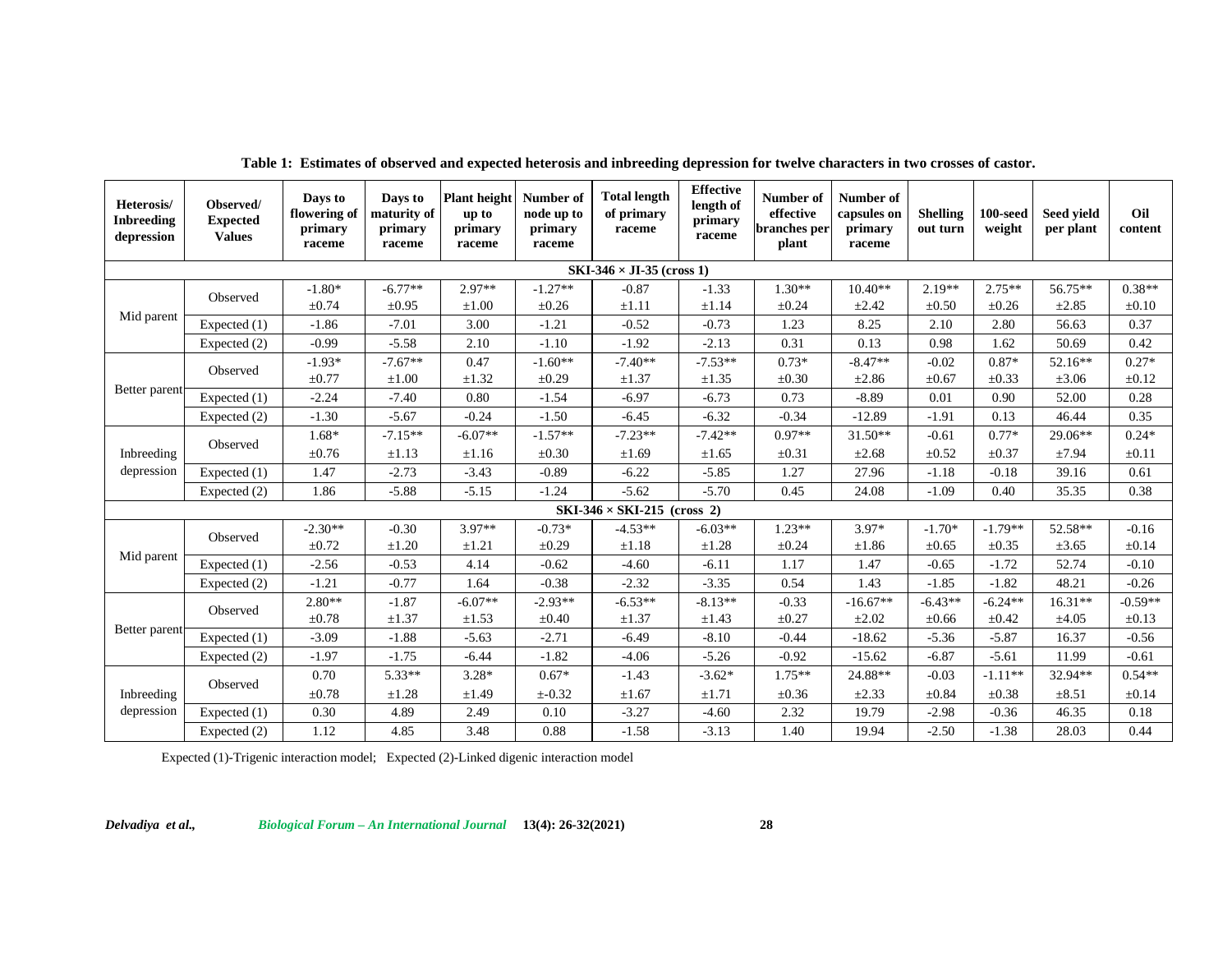## *B. Days to maturity of primary raceme*

Heterobeltiosis calculated by taking early maturing parent as better parent. The heterosis over mid parent was found to be significant and negative in only cross, SKI-346  $\times$  JI-35. Heterosis over better parent was significant and negative in cross (SKI-346  $\times$  JI-35). Closer agreement between observed and expected (1) heterosis over mid and better parents were observed in all the both crosses indicating fitting of trigenic interaction model. The inbreeding depression fluctuated from -7.15 % (SKI-346  $\times$  JI-35) to 5.33 % (SKI-346  $\times$ SKI-215) and was significant and negative in SKI-346  $\times$  JI-35. The observed inbreeding depression was quite close to expected (2) values in cross 1 showing fitting of linked digenic interaction model, while in cross 2 expected (1) values of trigenic interaction model was closer with observed values of inbreeding depression. Similar findings for days to maturity of primary raceme have also been reported by Joshi *et al.,* (2002); Lavanya and Chandramohan (2003); Delvadiya *et al.,* (2018). The significant and positive inbreeding depression was reported by Singh *et al.,* (2013) for days to maturity of primary raceme, which supports the results obtained in the present study.

## *C. Plant height up to primary raceme (cm)*

A short statured parent was considered as better parent for this trait. Significant and negative heterobeltiosis was observed in cross (SKI-346  $\times$  SKI-215). The observed and expected (1) values of heterosis over mid and better parents were comparatively close in cross 1 indicating adequacy of the trigenic interaction model fitted, while in cross 2, expected values of linked digenic interaction model was close with observed values for better parent heterosis. The inbreeding depression significant and positive inbreeding depression in only one cross *i.e.* SKI-346  $\times$  SKI-215 and was found significant and negative in cross namely SKI-346  $\times$  JI-35. The observed and expected (2) values of inbreeding depression were comparatively close in all the both crosses suggesting adequacy of the linked digenic interaction model. Significant estimates of heterosis for plant height up to primary raceme have been also reported by Patel *et al*., (2013); Punewar *et al.,* (2017); Movaliya, (2020). The significant and positive inbreeding depression was reported by Singh *et al.,* (2013); Mori, (2019); Movaliya (2020) for plant height up to primary raceme.

#### *D. Number of nodes up to primary raceme*

The parent having less number of nodes up to primary raceme was taken as a better parent. The estimates of significant and negative relative heterosis and heterobeltiosis was recorded in both crosses *viz.,* SKI-  $346 \times$  JI-35 and SKI-346  $\times$  SKI-215. The observed and expected (1) values of heterosis over mid and better parents were comparatively close in both the crosses indicating adequacy of the trigenic interaction model fitted. The estimates of inbreeding depression was significant and positive in cross, SKI-346  $\times$  SKI-215. The observed inbreeding depression was quite close to expected (2) values in cross 1 and 2 revealing fitting of

linked digenic interaction model. Positive estimation of heterosis for this trait was also reported by Thakkar *et al.,* (2005); Punewar *et al.,* (2017); Aher *et al.,* (2020). The significant and positive inbreeding depression was reported by Singh *et al.,* (2013); Mori, (2019); Movaliya, (2020) for number of nodes up to primary raceme.

#### *E. Total length of primary raceme (cm)*

Any cross combination dose not exhibited significant and positive values of relative heterosis and heterobeltiosis as well as positive inbreeding depression. The observed and expected (1) values of heterosis over mid and better parents were comparatively close in both the crosses indicating adequacy of the trigenic interaction model fitted. The observed inbreeding depression was quite close to expected (1) values in cross 1 showing fitting of trigenic interaction model, while in cross 2 observed values of inbreeding depression were more closer with expected (2) values revealing fitting of linked digenic interaction model. High magnitude of desirable heterosis for this trait was also reported by Punewar *et al.,* (2017); Delvadiya *et al.,* (2018); Mori, (2019); Movaliya, (2020); Aher *et al.,* (2020). The significant and positive inbreeding depression was reported by Singh *et al.* (2013); Barad *et al.,* (2019), Mori, (2019); Movaliya, (2020) for total length of primary raceme.

## *F. Effective length of primary raceme (cm)*

The heterosis over mid parent was significant and negative in cross 4, while heterosis over better parent was significant and negative in cross 1 and 2. The observed and expected (1) values of heterosis over mid and better parents were comparatively close in all the both crosses indicating adequacy of the trigenic interaction model fitted. The observed values of inbreeding depression was found significant and negative in the cross 1 and 2. A close agreement between observed and expected (1) inbreeding depression was noticed in cross 1 showing fitting of trigenic interaction model, while in cross 2 expected values of linked digenic interaction model were closer with observed value of inbreeding depression. Significant estimates of heterosis for effective length of primary raceme have been also reported by Punewar *et al.,* (2017); Delvadiya *et al.,* (2018); Mori, (2019); Movaliya, (2020); Aher *et al.,* (2020). The significant and positive inbreeding depression was reported by Singh *et al.,* (2013); Barad *et al.,* (2019); Mori, (2019) for effective length of primary raceme.

#### *G. Number of effective branches per plant*

For number of effective branches per plant, the estimates of heterosis over mid parent was significant and positive in both the crosses. The estimate of heterosis over better parent was significant and positive in the cross SKI-346  $\times$  JI-35. The observed and expected (1) values of heterosis over mid and better parents were comparatively close in all the both crosses indicating adequacy of the trigenic interaction model for this trait. Significant and positive inbreeding depression in both the crosses, The observed inbreeding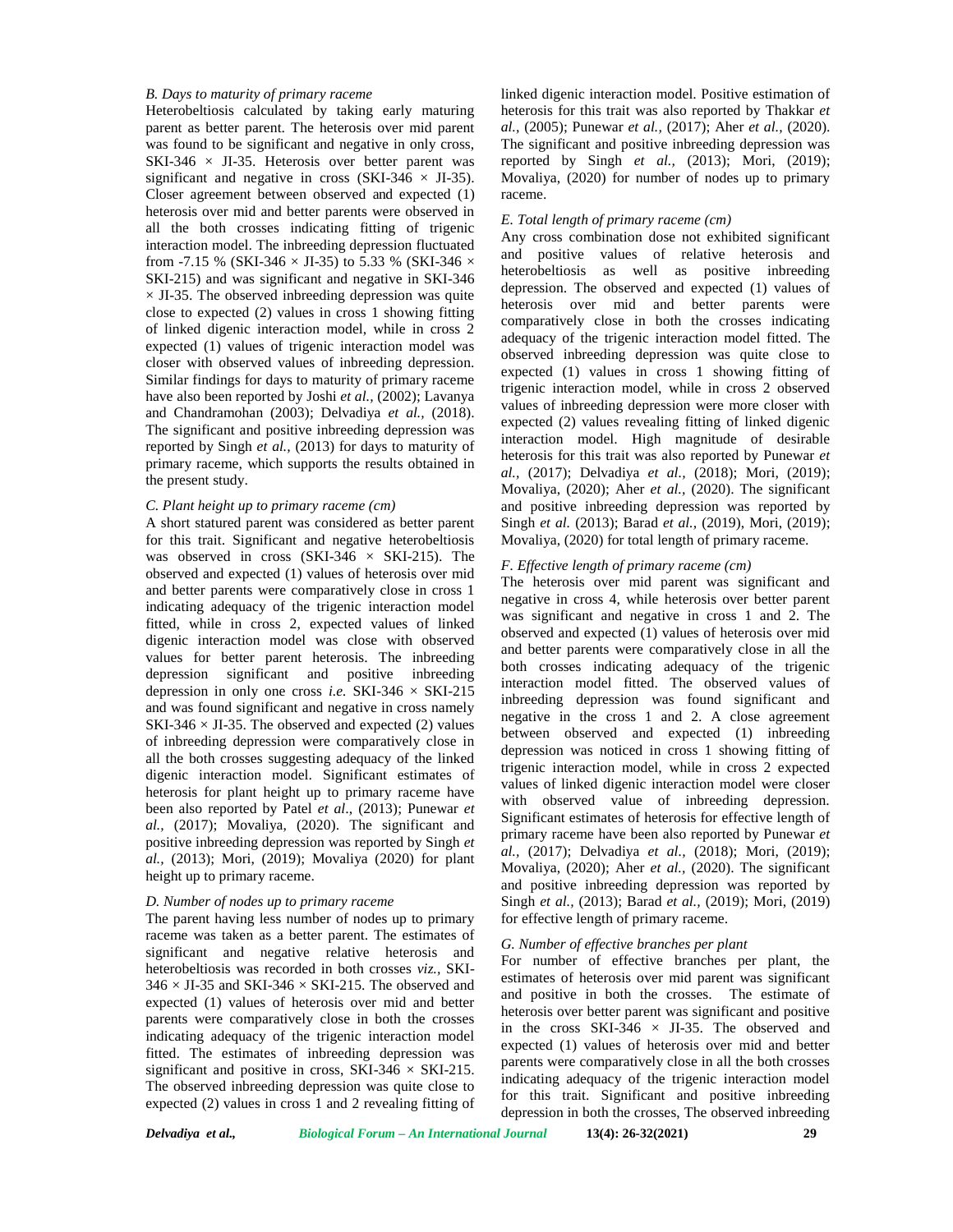depression was quite close to expected (1) values in cross 1 showing fitting of trigenic interaction model, while in cross 2 observed values of inbreeding depression were more closer with expected (2) values revealing fitting of linked digenic interaction model. Significant estimates of heterosis for number of effective branches per plant have been also reported by Patel *et al*., (2013); Punewar *et al.,* (2017); Movaliya, (2020). The significant and positive inbreeding depression was reported by Pathak *et al.,* (1988) for number of effective branches per plant, which supports the results obtained in the present study.

# *H. Number of capsules on primary raceme*

The heterotic estimate over mid parent was significant and positive in both the crosses. The observed and expected (1) values of heterosis over mid parents were comparatively close in both the crosses indicating adequacy of the trigenic interaction model fitted. The observed and expected (1) values of heterosis over better parents were comparatively close in cross 1 indicating adequacy of the trigenic interaction model fitted and widely differed in cross 2 with trigenic interaction model. The inbreeding depression was significant and positive in both the crosses. The observed inbreeding depression was quite close to expected (1) values in cross 1 showing fitting of trigenic interaction model, while in cross 2 observed values of inbreeding depression were more closer with expected (2) values revealing fitting of linked digenic interaction model. As observed in present study, several research worker have also reported heterosis in desirable direction for number of capsules on primary raceme by Patted *et al.,* (2016), Punewar *et al*., (2017); Delvadiya *et al.,* (2018). The significant and positive inbreeding depression was reported by Singh *et al.*, (2013); Barad *et al.,* (2019); Movaliya, (2020) for number of capsules on primary raceme.

#### *I. Shelling out turn (%)*

Significant and positive mid parent heterosis was found in only cross namely, SKI-346  $\times$  JI-35. The observed and expected (1) values of heterosis over mid parents were comparatively close in cross 1 indicating adequacy of the trigenic interaction model fitted and widely differed in cross 2 with trigenic interaction model. The observed heterobeltiosis was quite close to expected (1) values in cross 1 showing fitting of trigenic interaction model, while in cross 2 observed values of heterobeltiosis was more closer with expected (2) values revealing fitting of linked digenic interaction model. Significant inbreeding depression was not observed in any crosses. The observed and expected (2) values of inbreeding depression was comparatively close in all the both cross suggesting adequacy of the linked digenic interaction model. The results confirmed the results of those reported by Delvadiya *et al.,* (2018), Mori, (2019); Movaliya, (2020) for this trait. The significant and positive inbreeding depression was reported by Pathak *et al.,* (1988) for shelling out turn.

# *J. 100-seed weight (g)*

For 100-seed weight, the significant and positive mid

parent heterosis was found in cross 1. The observed relative heterosis was quite close to expected (1) values in cross 1 showing fitting of trigenic interaction model, while in cross 2 observed values of relative heterosis was more closer with expected (2) values revealing fitting of linked digenic interaction model. A heterotic estimate for better parent as well as inbreeding depression were found significant and positive in cross namely, SKI-346  $\times$  JI-35. The observed and expected (1) values of heterosis over better parents was comparatively close in both crosses indicating adequacy of the trigenic interaction model for 100-seed weight. The observed and expected (2) values of inbreeding depression was comparatively close in all the both crosses suggesting adequacy of the linked digenic interaction model. Similar findings for 100-seed weight have also been reported by Punewar *et al.,* (2017); Mori, (2019); Movaliya, (2020). The significant and positive inbreeding depression was reported by Pathak *et al.,* (1988); Singh *et al.,* (2013); Barad *et al.,* (2019); Mori, (2019); Movaliya, (2020) for 100-seed weight.

#### *K. Seed yield per plant (g)*

Maximum estimate for heterosis over mid parent was recorded by cross, SKI-346  $\times$  JI-35 (56.75 %) followed by SKI-346  $\times$ SKI-215 (52.58 %) and both crosses were significant and positive for this trait. The estimates of heterosis over better parent significant and positive in both the crosses. The observed and expected (1) values of heterosis over mid and better parents were comparatively close in all the both crosses suggesting more probability of adequacy of the trigenic interaction model fitted. The inbreeding depression was positive and significant in both the crosses. The observed inbreeding depression was quite close to expected (2) values in cross 1 and 2 showing fitting of linked digenic interaction model. Significant estimates of heterosis for seed yield per plant by Delvadiya *et al.,* (2018); Patel *et al.,* (2018); Dube *et al.,* (2018); Mori, (2019); Movaliya, (2020); Aher *et al.,* (2020). The significant and positive inbreeding depression was reported by Pathak *et al.,* (1988); Singh *et al.,* (2013); Movaliya, (2020) for seed yield per plant.

#### *L. Oil content (%)*

Maximum estimate for heterosis over mid parent was recorded by cross, SKI-346  $\times$  JI-35 (0.38 %) followed by SKI-346  $\times$  SKI-215 (-0.16 %) and cross 1 were significant and positive for oil content. The observed and expected (1) values of relative heterosis was comparatively close in all the both crosses suggesting more probability of adequacy of the trigenic interaction model fitted. The estimates of heterosis over better parent significant and positive in the cross namely SKI-  $346 \times$  JI-35. The observed heterobeltiosis was quite close to expected (1) values in cross 1 showing fitting of trigenic interaction model, while in cross 2 observed values of heterobeltiosis was more closer with expected (2) values revealing fitting of linked digenic interaction model. The inbreeding depression was positive and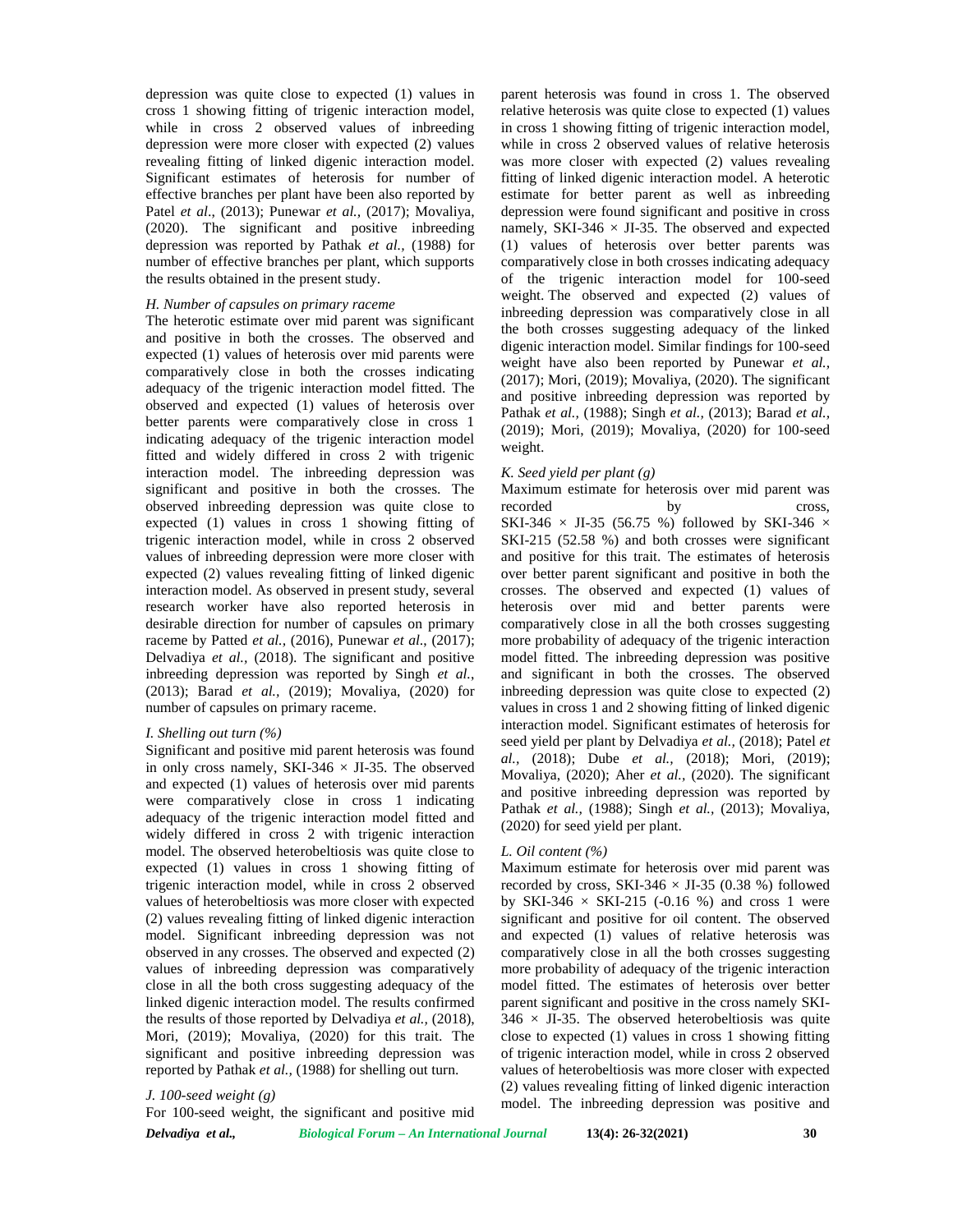significant in both crosses. The observed and expected (2) values of inbreeding depression was comparatively close in all the both crosses suggesting adequacy of the linked digenic interaction model. Positive estimation of heterosis for this trait was also reported by Lavanya and Chandramohan (2003); Patel *et al.,* (2013); Punewar *et al*., (2017); Mori, (2019); Movaliya, (2020). The significant and positive inbreeding depression was reported by Pathak *et al.,* (1988); Singh *et al.,* (2013); Mori (2019); Movaliya, (2020) for oil content.

Days to flowering, plant height up to primary raceme and number of nodes up to primary raceme are not directly related to seed yield per plant, but they are important in determining the maturity period. Short stature lines with fewer nodes up to the primary raceme typically mature earlier than taller lines with a greater number of nodes. Thus, in terms of developing early maturing and short stature varieties/hybrids, the trend of negative heterosis for plant height up to primary raceme and number of nodes up to primary raceme is the most desirable and essential feature that should be exploited in terms of negative heterosis. In this study, the cross  $SKI-346 \times SKI-215$  had significant and negative better parent heterosis for number of nodes up to primary raceme and plant height up to primary raceme, which could be used to develop short stature hybrids.

The observed discrepancy between actual and expected related heterosis and heterobeltiosis in the above cases may be due to the involvement of high-level interactions and/or the presence of a linkage. According to Mather and Jinks (1980), if heterosis is measured when the over-control model is sufficient, positive and negative heterosis can only occur if [h] is greater than [d]. Because this [h] must be greater than [d] in some or all of the genes, that is, there must be greater dominion or over dominion in some or all places. Second, there must be a complete or partial disruption of the genes. Unfortunately no level of governance or level of integration can be measured by production methods. The distinction between the two causes of heterosis cannot be made without obtaining second degree statistics *i.e*., variance and covariance.

When heterosis is measured in both a digenic or trigenic interaction model, its definition becomes complex and there are many ways in which heterosis can occur. Nevertheless, it is more likely to arise with a greater magnitude when [h], [l] and [z] have the same sign, that is, interaction is predominantly of a complementary kind as well as the interacting pairs of genes are dispersed so that their contribution to the degree of association is either very small or zero and hence their contribution to [d], [i] and [w] is negligible. In the present study, the presence of duplicate type of epistasis, whenever found in the experiment as a whole, support the magnitude of observed heterosis for most of the traits recorded in both of the crosses. Though linkage does not affect the specification of the parental and  $F_1$  means, it bias the estimates of three of the four components of heterosis *viz*., [h], [i] and [l] for digenic interaction and five of the six components of heterosis

 $viz., [h], [i], [l], [w]$  and  $[z]$ . So if linkage is present, it will distort the relative magnitude of these components and affect the interpretation of the causes of heterosis. The observed heterosis was found to have resulted either due to the action of dominance component only or due to the combinations with either trigenic or linked digenic types of epistasis for different characters in two crosses of castor. In most of the cases, the observed heterosis was either due to [h], [l] interaction and [z] interaction or only due to [h] effect or [l] or [z] interactions especially in the case where trigenic model was adequate.

Inbreeding depression is associated with the presence of deleterious and lethal alleles in homozygous genotypes. Many recessive alleles remain hidden under heterozygous conditions in panmictic populations. As homozygosity increases in inbred populations, there is greater probability of manifestation of recessive characteristics, many of which are deleterious, resulting in loss of vigor. Inbreeding depression was found significant but negative for days to maturity of primary raceme, for plant height up to primary raceme, for number of nodes up to primary raceme and total length of primary raceme in cross, SKI-346  $\times$  JI-35; for 100seed weight in cross, SKI-346  $\times$  SKI-215; and for effective length of primary raceme in both crosses, SKI-346  $\times$  JI-35 and SKI-346  $\times$  SKI-215 (Table 1).

It is also noticed that both crosses SKI-346  $\times$  JI-35 and SKI-346  $\times$  SKI-215 had high and significant relative heterosis and heterobeltiosis for seed yield per plant, the varied degree of heterosis for seed yield and its components in castor has been reported earlier by Punewar *et al.,* (2017); Bindupriya *et al.,* (2018); Delvadiya *et al.,* (2018); Patel *et al.,* (2018); Mori, (2019); Barad *et al.,* (2019); Movaliya, (2020); Aher *et al.,* (2020).

#### **CONCLUSION**

From the results and discussion, it can be concluded that both crosses SKI-346  $\times$  JI-35 and SKI-346  $\times$  SKI-215 had high and significant mid parent and better parent heterosis for seed yield per plant, of which SKI-  $346 \times$  JI-35 for days to flowering of primary raceme, days to maturity of primary raceme, number of nodes up to primary raceme, number of effective branches per plant, 100-seed weight and oil content; and SKI-346  $\times$ SKI-215 plant height up to primary raceme and for number of nodes up to primary raceme as well as moderate inbreeding depression was found in the present study as a whole. Therefore heterosis breeding is fully exploited in castor for genetic improvement in term of seed yield and its components traits. The observed and expected (1) values of heterosis over mid and better parents were comparatively close in both of the crosses for most of the traits suggesting more probability of adequacy of the trigenic interaction model fitted. Biparental mating could be better tools for exploitation of both additive and non-additive gene effects simultaneously for genetic improvement in castor.

**Conflict of Interest:** None.